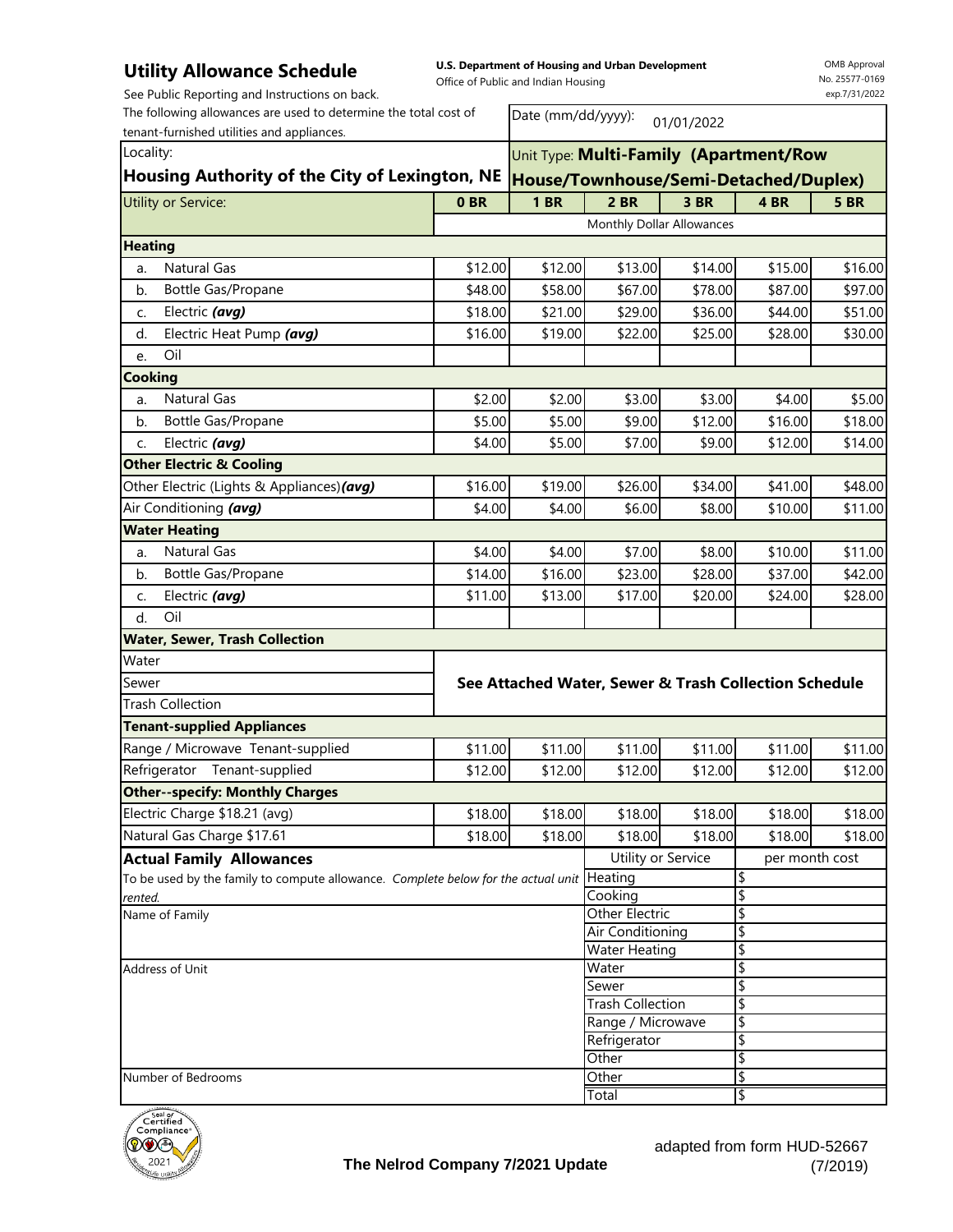## **Utility Allowance Schedule**

**U.S. Department of Housing and Urban Development**

OMB Approval No. 25577-0169 exp.7/31/2022

See Public Reporting and Instructions on back.

The following allowances are used to determine the total cost of

Office of Public and Indian Housing

| The following allowances are used to determine the total cost of                          | Date (mm/dd/yyyy): 01/01/2022 |                         |                                                       |          |                |             |  |
|-------------------------------------------------------------------------------------------|-------------------------------|-------------------------|-------------------------------------------------------|----------|----------------|-------------|--|
| tenant-furnished utilities and appliances.                                                |                               |                         |                                                       |          |                |             |  |
| Locality:                                                                                 | Unit Type: Single-Family      |                         |                                                       |          |                |             |  |
| Housing Authority of the City of Lexington, NE                                            |                               |                         | (Detached House/Mobile Home)                          |          |                |             |  |
| Utility or Service:                                                                       | 0BR                           | 1 <sub>BR</sub>         | 2 BR                                                  | 3 BR     | 4 BR           | <b>5 BR</b> |  |
|                                                                                           |                               |                         | Monthly Dollar Allowances                             |          |                |             |  |
| <b>Heating</b>                                                                            |                               |                         |                                                       |          |                |             |  |
| <b>Natural Gas</b><br>a.                                                                  | \$13.00                       | \$14.00                 | \$16.00                                               | \$17.00  | \$18.00        | \$19.00     |  |
| Bottle Gas/Propane<br>b.                                                                  | \$69.00                       | \$81.00                 | \$97.00                                               | \$110.00 | \$124.00       | \$138.00    |  |
| Electric (avg)<br>C.                                                                      | \$42.00                       | \$50.00                 | \$57.00                                               | \$65.00  | \$72.00        | \$79.00     |  |
| Electric Heat Pump (avg)<br>d.                                                            | \$23.00                       | \$27.00                 | \$32.00                                               | \$35.00  | \$39.00        | \$43.00     |  |
| Oil<br>e.                                                                                 |                               |                         |                                                       |          |                |             |  |
| Cooking                                                                                   |                               |                         |                                                       |          |                |             |  |
| Natural Gas<br>a.                                                                         | \$2.00                        | \$2.00                  | \$3.00                                                | \$3.00   | \$4.00         | \$5.00      |  |
| Bottle Gas/Propane<br>b.                                                                  | \$5.00                        | \$5.00                  | \$9.00                                                | \$12.00  | \$16.00        | \$18.00     |  |
| Electric (avg)<br>C.                                                                      | \$4.00                        | \$5.00                  | \$7.00                                                | \$9.00   | \$12.00        | \$14.00     |  |
| <b>Other Electric &amp; Cooling</b>                                                       |                               |                         |                                                       |          |                |             |  |
| Other Electric (Lights & Appliances) (avg)                                                | \$24.00                       | \$28.00                 | \$39.00                                               | \$49.00  | \$60.00        | \$70.00     |  |
| Air Conditioning (avg)                                                                    | \$3.00                        | \$3.00                  | \$8.00                                                | \$12.00  | \$16.00        | \$20.00     |  |
| <b>Water Heating</b>                                                                      |                               |                         |                                                       |          |                |             |  |
| <b>Natural Gas</b><br>a.                                                                  | \$5.00                        | \$5.00                  | \$8.00                                                | \$10.00  | \$11.00        | \$12.00     |  |
| Bottle Gas/Propane<br>b.                                                                  | \$18.00                       | \$19.00                 | \$28.00                                               | \$37.00  | \$44.00        | \$55.00     |  |
| Electric (avg)<br>C.                                                                      | \$14.00                       | \$16.00                 | \$21.00                                               | \$25.00  | \$30.00        | \$34.00     |  |
| Oil<br>d.                                                                                 |                               |                         |                                                       |          |                |             |  |
| <b>Water, Sewer, Trash Collection</b>                                                     |                               |                         |                                                       |          |                |             |  |
| Water                                                                                     |                               |                         |                                                       |          |                |             |  |
| Sewer                                                                                     |                               |                         | See Attached Water, Sewer & Trash Collection Schedule |          |                |             |  |
| <b>Trash Collection</b>                                                                   |                               |                         |                                                       |          |                |             |  |
| <b>Tenant-supplied Appliances</b>                                                         |                               |                         |                                                       |          |                |             |  |
| Range / Microwave Tenant-supplied                                                         | \$11.00                       | \$11.00                 | \$11.00                                               | \$11.00  | \$11.00        | \$11.00     |  |
| Tenant-supplied<br>Refrigerator                                                           | \$12.00                       | \$12.00                 | \$12.00                                               | \$12.00  | \$12.00        | \$12.00     |  |
| <b>Other--specify: Monthly Charges</b>                                                    |                               |                         |                                                       |          |                |             |  |
| Electric Charge \$18.21 (avg)                                                             | \$18.00                       | \$18.00                 | \$18.00                                               | \$18.00  | \$18.00        | \$18.00     |  |
| Natural Gas Charge \$17.61                                                                | \$18.00                       | \$18.00                 | \$18.00                                               | \$18.00  | \$18.00        | \$18.00     |  |
| <b>Actual Family Allowances</b>                                                           |                               |                         | Utility or Service                                    |          | per month cost |             |  |
| To be used by the family to compute allowance. Complete below for the actual unit Heating |                               |                         |                                                       | \$       |                |             |  |
| rented.                                                                                   |                               | Cooking                 |                                                       | \$       |                |             |  |
| Name of Family                                                                            |                               |                         | Other Electric                                        |          | \$             |             |  |
|                                                                                           |                               |                         | Air Conditioning<br><b>Water Heating</b>              |          | \$<br>\$       |             |  |
| Address of Unit                                                                           | Water                         |                         | \$                                                    |          |                |             |  |
|                                                                                           |                               | Sewer                   |                                                       | \$       |                |             |  |
|                                                                                           |                               | <b>Trash Collection</b> |                                                       | \$       |                |             |  |
|                                                                                           |                               | Range / Microwave       |                                                       | \$       |                |             |  |
|                                                                                           |                               | Refrigerator            |                                                       | \$       |                |             |  |
| Number of Bedrooms                                                                        |                               | Other<br>Other          |                                                       | \$<br>\$ |                |             |  |
|                                                                                           |                               |                         | Total                                                 |          | \$             |             |  |
|                                                                                           |                               |                         |                                                       |          |                |             |  |